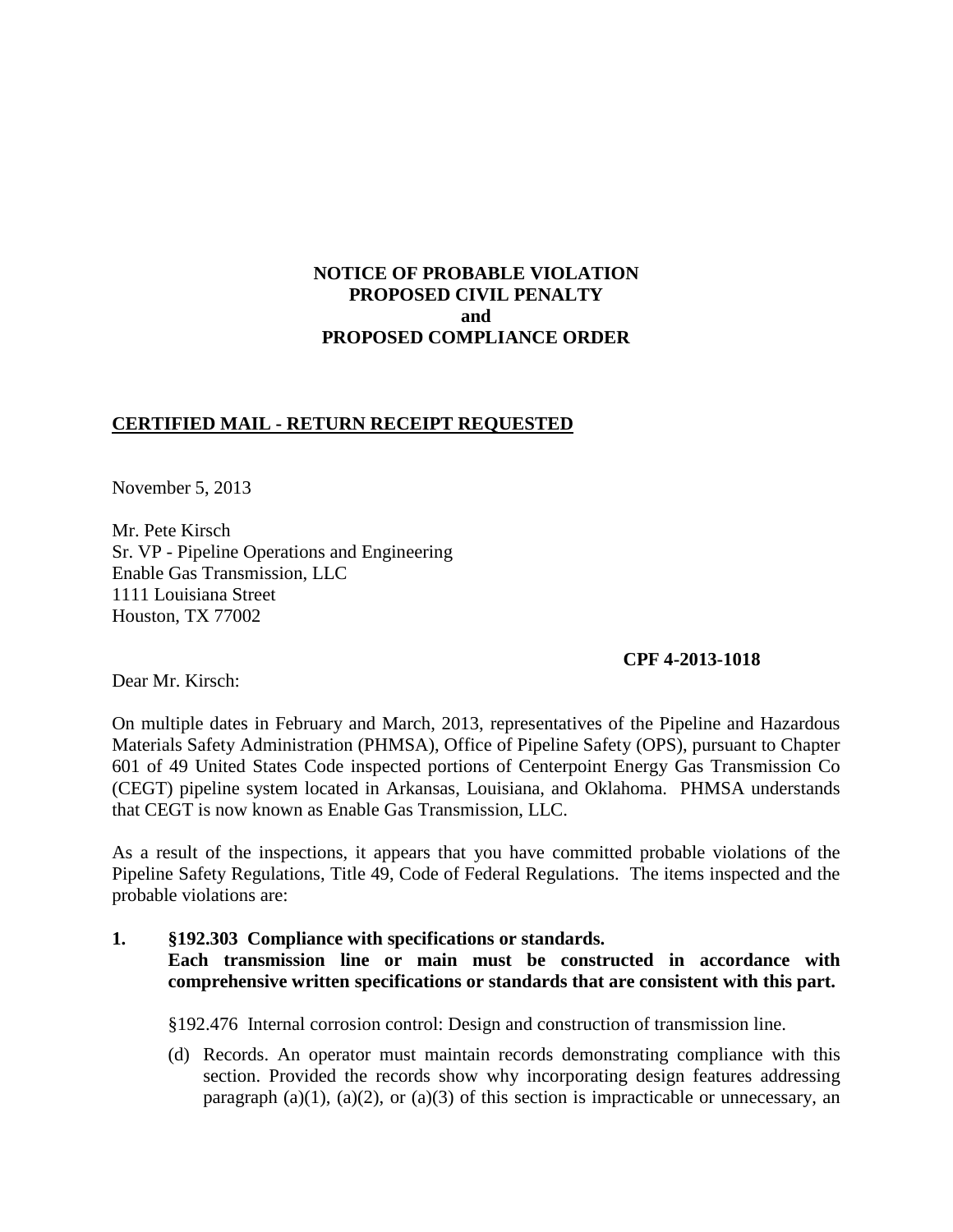operator may fulfill this requirement through written procedures supported by asbuilt drawings or other construction records.

Centerpoint Energy Gas Transmission Co. (CEGT) failed to demonstrate compliance with their procedure and did not complete Form PS8256 (9-2009) or file the form in the design and line files.

CEGT Corrosion Control Program Procedure PS-06-01-205 *Design and Construction of New Pipeline or Replacement Sections - to Reduce the Risk of Internal Corrosion*, section 2.7 *Record Keeping* states,

*"The design for new gas transmission and/or new gas transmission pipeline segments shall be documented on Form PS8256 Design and Construction of New Pipeline or Replacement Sections - to reduce the risk of internal corrosion, including at least one selection under each of the following parts -..."* 

It further states,

*…* 

*"This documentation will be filed in the design file and line file…"*

While reviewing CEGT project AFE #11583, Line F-625, the PHMSA inspector learned that CEGT did not complete the Form PS8256 (9-2009). CEGT completed and provided this document on 2/6/2013 only after the PHMSA inspector requested a copy at the time of the inspection.

#### **2. §192.467 External corrosion control: Electrical isolation.**

**(d) Inspection and electrical tests must be made to assure that electrical isolation is adequate.**

CEGT failed to conduct electrical tests on the foreign pipeline side at custody transfer points to assure adequate electrical isolation.

According to the CEGT Corrosion Control Program, Procedure PS-03-02-232 *Installation of Insulating Devices*, section 2.2 *Locations* states,

*"Typical locations where electrical insulating devices may be installed include the following:*

*Point at which facilities change ownership, such as meter stations and well heads. …"*

Section 2.4 *Compressor Station Piping, Insulating flanges and Solid State Decouplers (SSD):* states,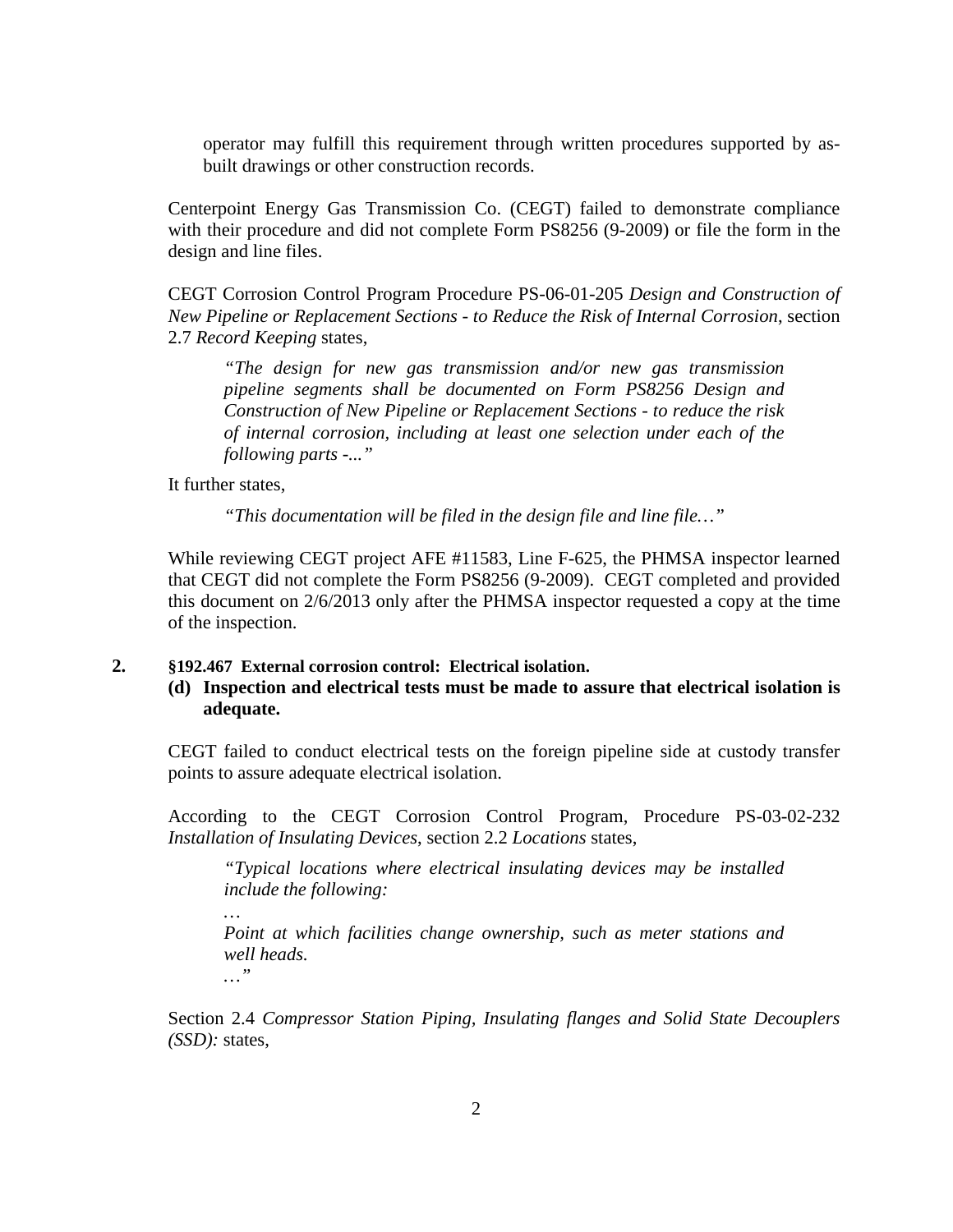*"… The required monitoring of cathodic protection systems and the evaluation of test data is sufficient to ensure that electrical isolation is adequate and the SSD are functioning properly…* 

*… If the potentials are more than 100 mv apart, this is generally an indication that the device is functioning properly. If the potentials are within 100mv of each other, additional evaluations are required to determine the condition of the insulation and for possible repair."* 

The CEGT Corrosion Control Program Procedure PS-03-02-230 *Pipe-to-Soil Potential Survey*, revised date 02/02/2011, section 2.5 *Electrode Placement* states,

- *"… Insulating devices: (See Figure 4)*
- *Place the electrode in a position where both the foreign-side and the pipeline side of the insulating fittings can be reached to ensure isolation. Do not move the electrode during this test. Take and document the potential readings for storage in the MMS.…"*

During the inspection, the PHMSA inspector noted CEGT failed to take potential readings on the foreign-side of insulating devices at the following sites during the calendar years 2010, 2011, and 2012:

TP 21250 on 5/6/2010 and 5/11/2011 - STEEL SCAPE. TP 24316 on 5/6/2010, 5/11/2011, 5/15/2012 - PRAT. TP 26318 on 4/28/2010, 4/18/2011 - REGENCY. TP 27667 on 12/21/2010, 4/18/2011, 4/10/2012 - SWEPCO POWER PLANT. TP 27668 on 12/21/2010, 4/18/2011, 4/10/2012 - SWEPCO POWER PLANT. TP 27669 on 12/21/2010, 4/18/2011, 4/10/2012 - SWEPCO POWER PLANT. TP 27671 on 12/21/2010, 4/18/2011, 4/10/2012 - SWEPCO POWER PLANT. TP 27672 on 12/21/2010, 4/18/2011, 4/10/2012 - SWEPCO POWER PLANT. TP 27673 on 12/21/2010, 4/18/2011, 4/10/2012 - SWEPCO POWER PLANT. TP 4085 on 6/18/2010, 6/13/2011, 6/14/2012 - LIEBERMAN POWER PLANT. TP 8242 on 8/7/2010 - IP DOMINO.

#### **3. §192.491 Corrosion control records.**

**(a) Each operator shall maintain records or maps to show the location of cathodically protected piping, cathodic protection facilities, galvanic anodes, and neighboring structures bonded to the cathodic protection system. Records or maps showing a stated number of anodes, installed in a stated manner or spacing, need not show specific distances to each buried anode.**

CEGT did not maintain maps or records showing the anode locations or note the number of anodes and the spacing used to provide cathodic protection to an isolated section of Line 634-2.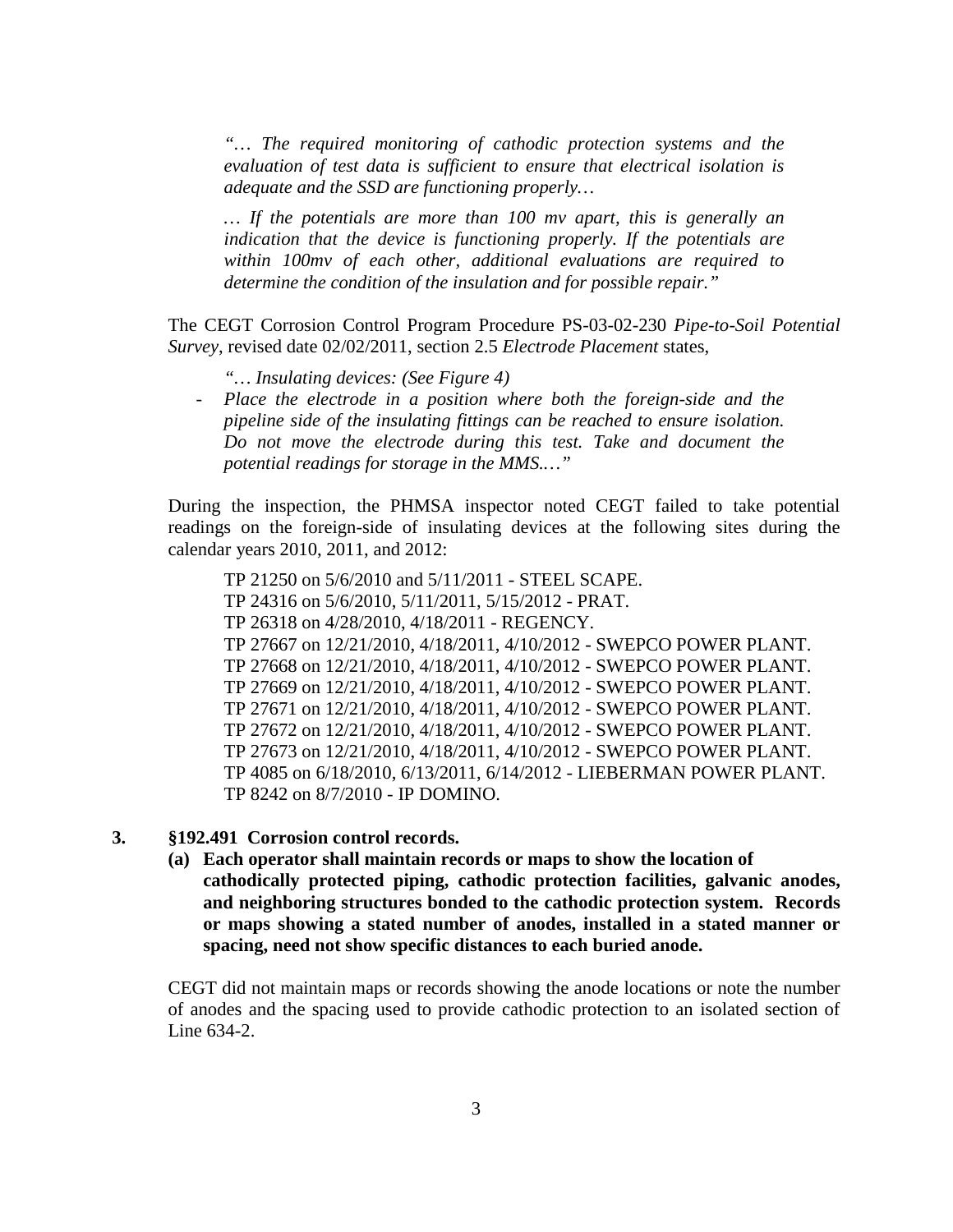CEGT's Line 634-2 has a section of 2 inch steel pipeline that is isolated from the impressed current cathodic protection system by a section of 2 inch plastic pipe. The isolated section of Line 634-2 is protected by galvanic anodes. CP records for 2009, 2010, 2011, and 2012 verified that the isolated section of pipeline had adequate cathodic protection. Per §192.491(a), CEGT records and/or maps should state the number of anodes installed in a stated manner or spacing.

## **4. §192.731 Compressor stations: Inspection and testing of relief devices.**

# **(c) Each remote control shutdown device must be inspected and tested at intervals not exceeding 15 months, but at least once each calendar year, to determine that it functions properly**.

CEGT personnel failed to inspect and test at intervals not exceeding 15 months, but at least once each calendar year, the Remote Control Shutdown devices (ESD) at the Allen Compressor Station in calendar year 2010.

PHMSA reviewed the ESD maintenance and testing records for Allen Compressor Station for the years 2008 through 2012 during this inspection of the Ada Team area. The 2008 and 2009 ESD maintenance was performed in December of each year. The 2010 ESD maintenance should have been completed by December 31, 2010. No maintenance was performed in the calendar year 2010 for the 9 ESD activation locations at the compressor station. The 2011 ESD maintenance was performed in January and the 2012 ESD maintenance was performed in February.

## **5. §192.605 Procedural manual for operations, maintenance, and emergencies**

**(a) General. Each operator shall prepare and follow for each pipeline, a manual of written procedures for conducting operations and maintenance activities and for emergency response. For transmission lines, the manual must also include procedures for handling abnormal operations. This manual must be reviewed and updated by the operator at intervals not exceeding 15 months, but at least one each calendar year. This manual must be prepared before operations of a pipeline system commence. Appropriate parts of the manual must be kept at locations where operations and maintenance activities are conducted.**

CEGT failed to follow their procedure and ensure that no permanent structure will be allowed on the Company's pipeline right-of-ways that may obstruct maintenance or immediate access to the pipeline. There are two (2) permanent structures on the pipeline right-of-way placed directly over Line JM-19.

CEGT Operating and Maintenance Plan Procedure No.: 244 *Encroachment*, section A. *Permanent Structures* states,

*"No permanent structure will be allowed on the Company's pipeline rightof-ways that may obstruct maintenance or immediate access to the*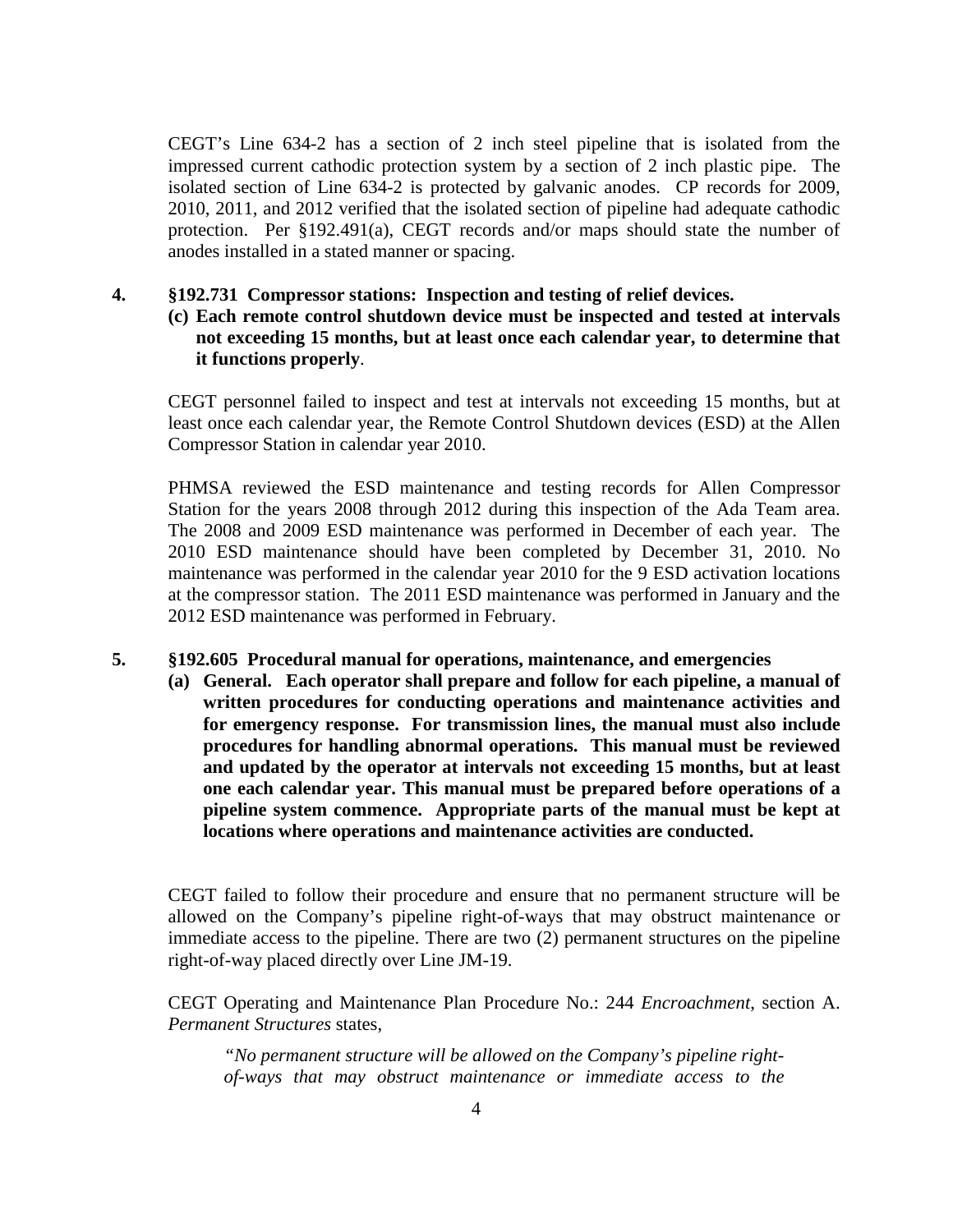*pipeline. These structures include (but are not limited to) houses, trailer houses, mobile homes, camp houses, camping structures, patios, carports, sheds, barns, silos, chicken houses, water wells and non-skidded auxiliary buildings."*

Furthermore section J. *Reimbursement*, 3. states,

*"The following form shall be completed where applicable: Form PS-7989 – Report of Encroachment on Pipeline Right of Way."* 

During the Wynne Team area inspection, PHMSA visited a small commercial/industrial area along Line JM-19, a 12 inch pipeline. At 334 Phillips Road 311, the pipeline traverses the parking lot in front of NORAC, one of the businesses in the area. The pipeline is approximately 15 feet to the east side of Phillips Road 311. Situated on NORAC property along each side property line (perpendicular to Phillips Rd 311) and directly over Line JM-19, there are two enclosed structures housing water metering facilities.

On March 11, 2013, the PHMSA inspector checked with the CEGT Compliance Specialist for the Northern Business area to see if past patrolling records would have noted the sheds. CEGT personnel stated that the structures were in place for approximately 8 years. Patrolling records from 2004 to the present date were checked and did not note the structures over the pipeline. Also, CEGT was unable to locate completed forms 7989, *Report of Encroachment on Pipeline Right of Way,* for these locations. Report of Encroachment on Pipeline Right of Way forms were initiated for the two encroachments along Phillips Road 311 on March 4, 2013 following this inspection.

#### **6. §192.605 Procedural manual for operations, maintenance, and emergencies**

**(a) General. Each operator shall prepare and follow for each pipeline, a manual of written procedures for conducting operations and maintenance activities and for emergency response. For transmission lines, the manual must also include procedures for handling abnormal operations. This manual must be reviewed and updated by the operator at intervals not exceeding 15 months, but at least one each calendar year. This manual must be prepared before operations of a pipeline system commence. Appropriate parts of the manual must be kept at locations where operations and maintenance activities are conducted.**

§192.745 Valve maintenance: Transmission lines.

(a) Each transmission line valve that might be required during any emergency must be inspected and partially operated at intervals not exceeding 15 months, but at least once each calendar year.

CEGT failed to follow their procedures and maintain valve BV82309 as required by §192.745(a). According to CEGT, this valve is an essential valve that would be necessary in an emergency situation.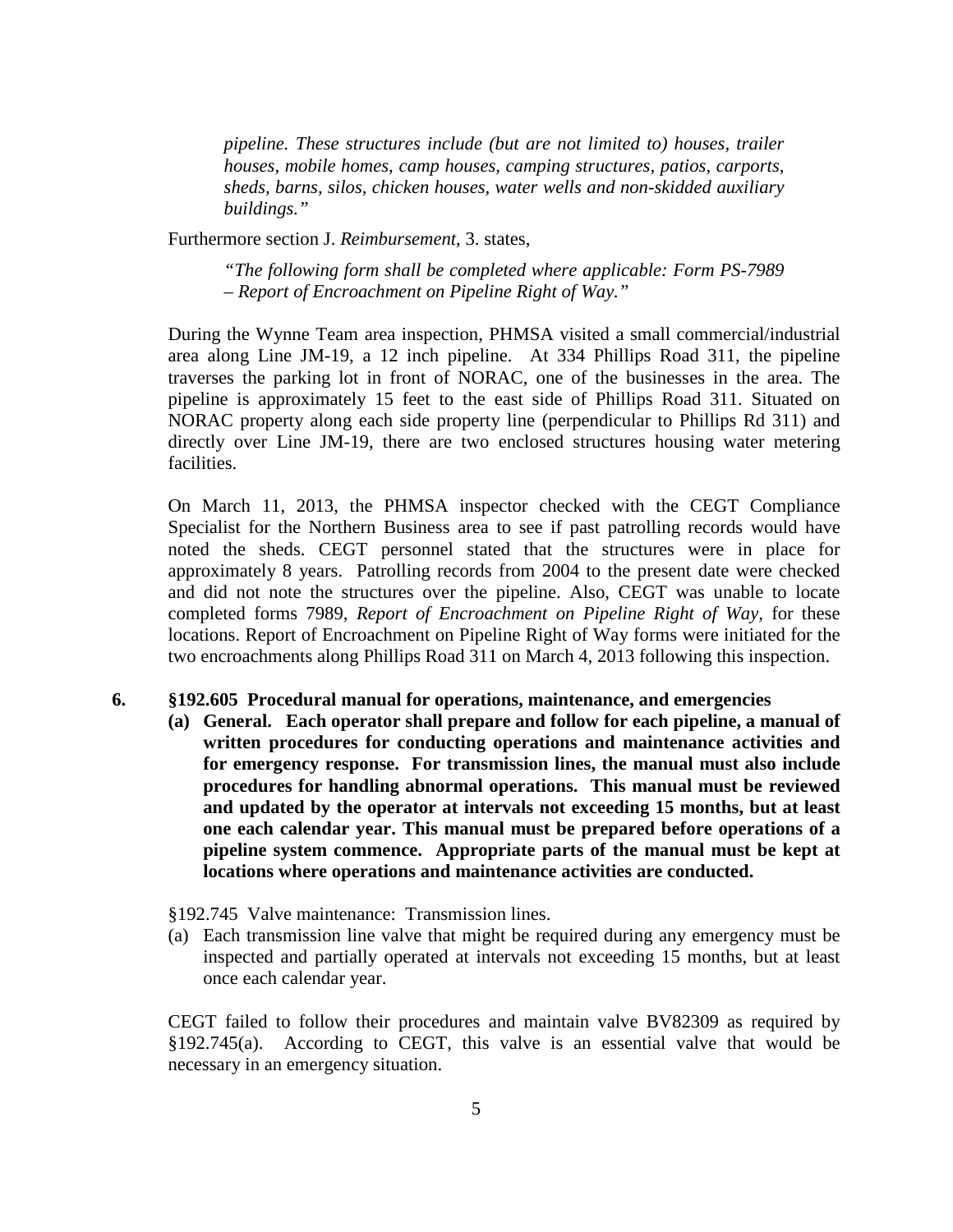CEGT Operations and Maintenance Plan Procedure No. 232, *Emergency Valve Operation and Maintenance, A. Requirement,* states

*"1. The following are designated as emergency valves:*

*…* 

*…* 

*d. Valves at branches or intracompany pipeline connections.* 

*Each of these valves shall be partially operated at intervals not exceeding 15 months, but at least once each calendar year."* 

During this inspection, PHMSA noted that CEGT failed to maintain valve BV82309 (4" tie-in for Line 1-F-7) and could not provide the records indicating the valve was inspected prior to 2011. According to the documents provided, the valve was first inspected on 3/1/2011. CEGT advised the PHMSA inspector that the valve was operated numerous times since the valve was installed, but could not provide any documentation to indicate that it was inspected.

- **7. §192.605 Procedural manual for operations, maintenance, and emergencies** 
	- **(a) General. Each operator shall prepare and follow for each pipeline, a manual of written procedures for conducting operations and maintenance activities and for emergency response. For transmission lines, the manual must also include procedures for handling abnormal operations. This manual must be reviewed and updated by the operator at intervals not exceeding 15 months, but at least one each calendar year. This manual must be prepared before operations of a pipeline system commence. Appropriate parts of the manual must be kept at locations where operations and maintenance activities are conducted.**

§192.605 Procedural manual for operations, maintenance, and emergencies

- (b) Maintenance and normal operations. The manual required by paragraph (a) of this section must include procedures for the following, if applicable, to provide safety during maintenance and operations.
	- (2) Controlling corrosion in accordance with the operations and maintenance requirements of Subpart I of this part.

CEGT failed to follow their procedures and periodically evaluate gas pipelines for corrosivity through gas sampling, coupons, and liquid sampling as required where deadlegs occur in the pipeline system.

The CEGT Corrosion Control Program Procedure PS-03-02-001 *Corrosion Control Program,* section *Internal Corrosion Control* states,

*"Factors that influence the formation of internal corrosion include the following:* 

*… Pipeline locations (especially drips, deadlegs, and sags) which are online segments that are not cleaned by pigging or other methods*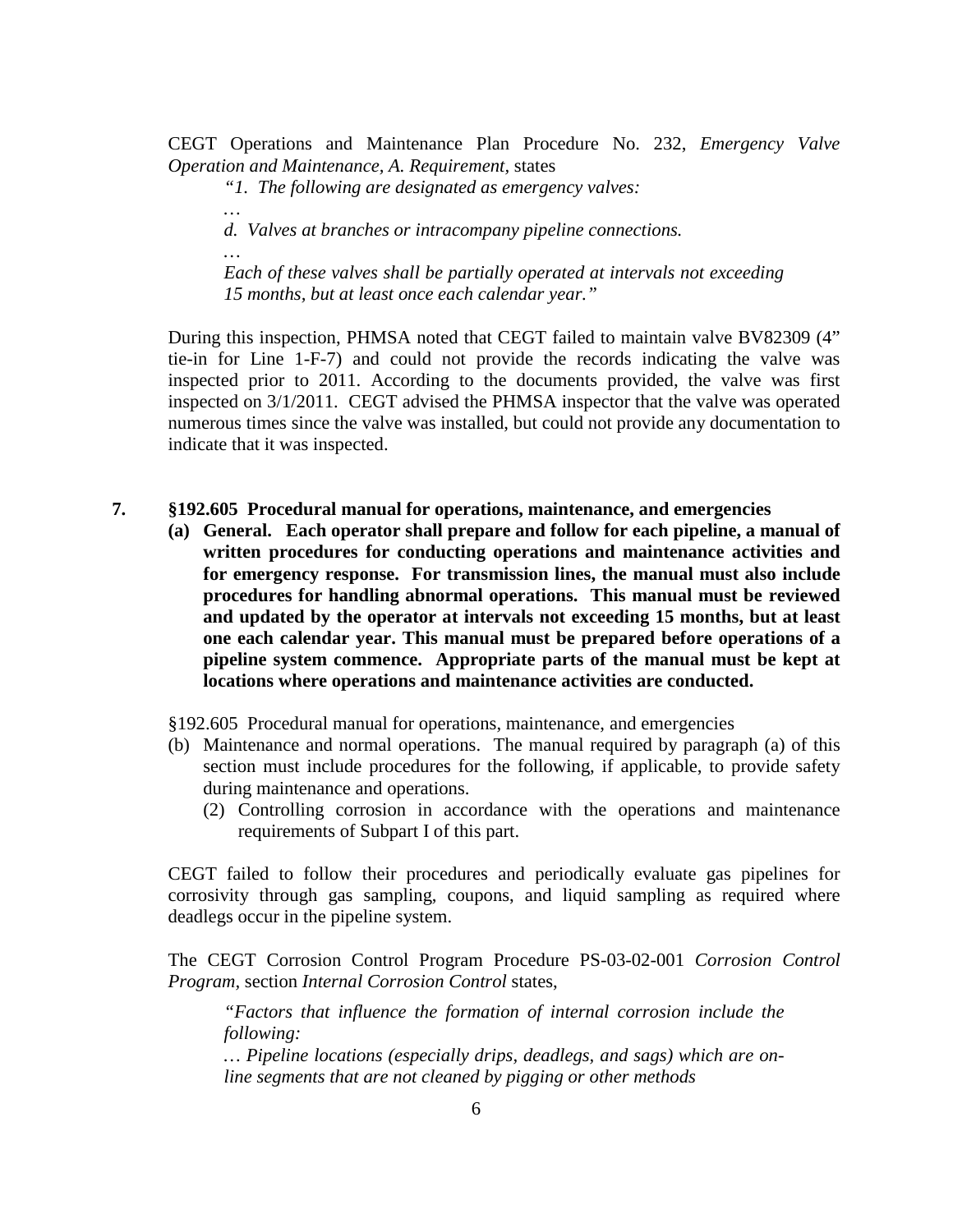*… Because of the above factors, the Company will periodically evaluate gas pipelines for corrosivity through gas sampling, coupons, and liquid sampling as required…"*

During the field inspections in both the Ada Team and the Wynne Team areas, the PHMSA inspector observed regulation/metering facilities that were defined as 'U' shaped and 'L' shaped. The facilities are used as Residential Extension (RE) or Town Border (TB) facilities. These facilities serve several customers as an RE station to a small community/town as a TB station. In the Ada Team area, the Bowlegs TB station, a 'U' shaped facility was observed. In the Wynne Team area the following facilities were observed: RE 559 (MS 180700) 'U' shaped; Palestine TB station 'U' shaped; Arby Moro TB station 'U" shaped; and RE 597 Extension 'L' shaped. In the design of these facilities there are 2 deadlegs in the 'U' shaped facility and one deadleg in the 'L' shaped facility. The deadlegs are of the same pipe size as the regulation/meter/relief valve runs and serve as supports. The supports provide stability to the facility. The deadlegs are gassed and pressurized. CEGT was asked whether periodic evaluations for identifying the possible presence of internal corrosion and/or the accumulation of liquids were performed on these deadlegs. CEGT personnel stated that they do not transport corrosive gas and have not evaluated the noted deadlegs for corrosivity through gas sampling, coupons, and liquid sampling.

### **8. §192.709 Transmission lines: Record keeping.**

*…* 

**(b) The date, location, and description of each repair made to parts of the pipeline system other than pipe must be retained for at least 5 years. However, repairs generated by patrols, surveys, inspections, or tests required by subparts L and M of this part must be retained in accordance with paragraph (c) of this section.**

CEGT failed to maintain records associated with the replacement of a safety valve located at the Ruston Storage facility.

The CEGT Operations and Maintenance Plan Procedure No. 102 *General (Ref. 192.605(a))*, section B*. Requirement,* 2. *Recordkeeping* states,

*"… The Company will maintain the following records for transmission lines for the periods specified:* 

*b. The date, location and description of each repair made to parts of the pipeline system other than pipe must be retained for at least 5 years. However, repairs generated by patrols, surveys, inspections, or tests required by subparts L and M of Part 192 must be retained in accordance with paragraph (c) below. …"*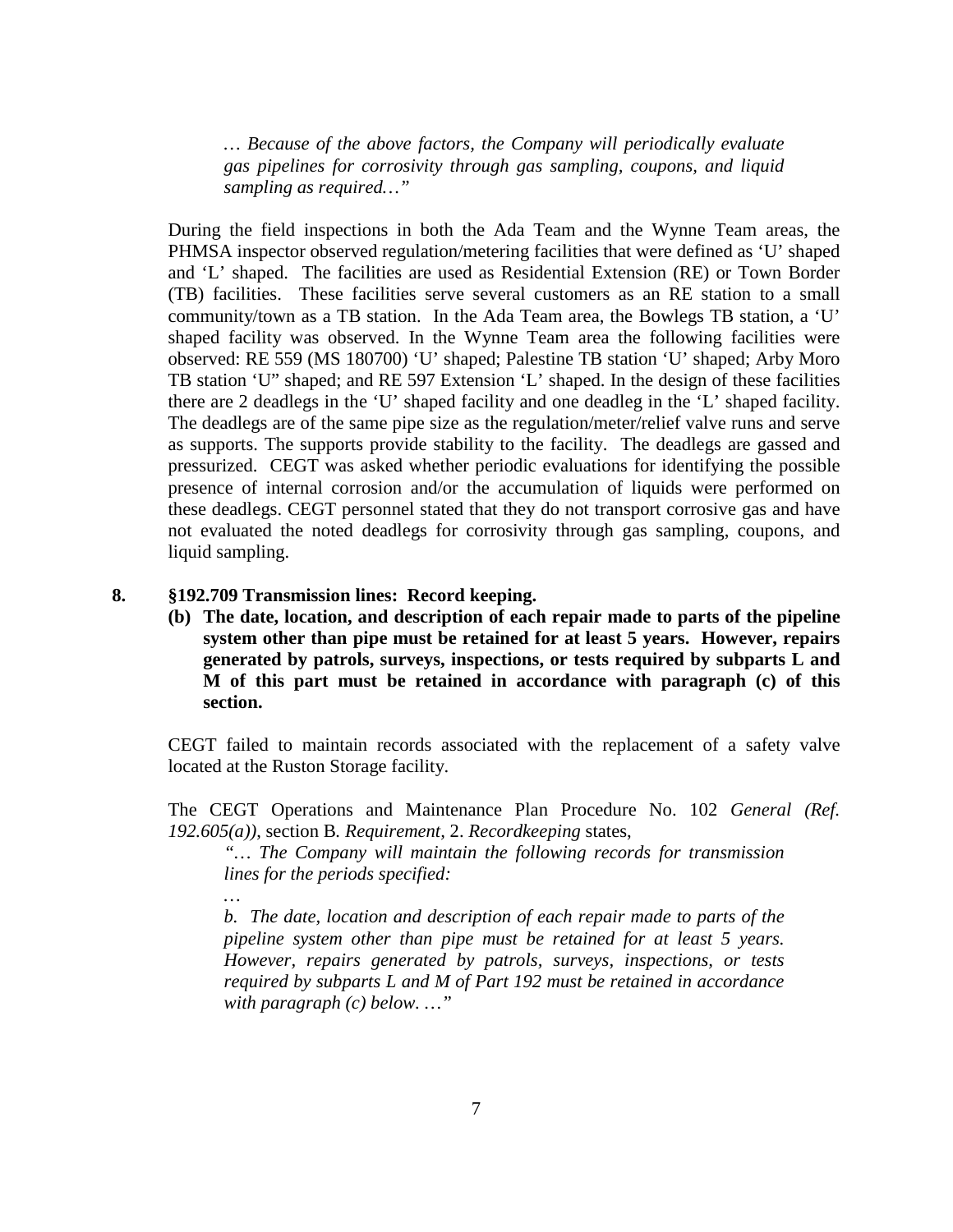While reviewing records, CEGT informed the PHMSA inspector that the safety valve located at station 20+30 on Well line 1-F-5 was replaced in September or October of 2012 due to a leak. When the PHMSA inspector requested the associated records for review, CEGT was unable to provide them. Also, a work order to replace this valve was not found.

- **9. §192.719 Transmission lines: Testing of repairs.** 
	- **(a) Testing of replacement pipe. If a segment of transmission line is repaired by cutting out the damaged portion of the pipe as a cylinder, the replacement pipe must be tested to the pressure required for a new line installed in the same location. This test may be made on the pipe before it is installed.**

CEGT failed to ensure that the section of emergency stock 12 inch pipe used to make a repair to Line NT-1 was properly tested and documented.

On January 11, 2011, CEGT had an incident with a release of gas from Line NT-1 in DeBerry, TX. A pipe replacement was performed on January 12, 2011 using 26 feet of pipe from Joint 2 of the 12 inch emergency stock pipe. PHMSA conducted an incident inspection to review records and to visit the pipe yard in November 2011.

The PHMSA inspector requested to review the pressure test records for Joint 2 of the 12 inch emergency stock pipe. CEGT personnel were unable to provide pressure test documentation to verify that the emergency stock pipe that was used in the repair had been properly tested. The hydrostatic test charts provided by CEGT did not have any numbers, labels, or references to link the hydrostatic test to Joint 2 of the emergency stock pipe.

As a result of the PHMSA investigation, CEGT developed a process of labeling and tracking emergency pipe. The emergency pipe will be stenciled and labeled with the pipe size, grade, wall thickness, hydrostatic test date and the tested pressures, length, inventory number, and heat number. Each emergency pipe size folder will include separate sub-folders of joints and documenting the pipe usage. Once the pipe is no longer classified as an emergency pipe, it will be documented and placed in the junk pipe folder.

This failure to have the proper test documentation for the replacement prompted CEGT to remove the section of 12 inch pipe installed on January 12, 2011, and replace it with 38 feet of 12 inch pipe that was properly tested and documented on June 26, 2012.

# **10. §192.739 Pressure limiting and regulating stations: Inspection and testing.**

**(a) Each pressure limiting station, relief device (except rupture discs), and pressure regulating station and its equipment must be subjected at intervals not exceeding 15 months, but at least once each calendar year, to inspections and tests to determine that it is-**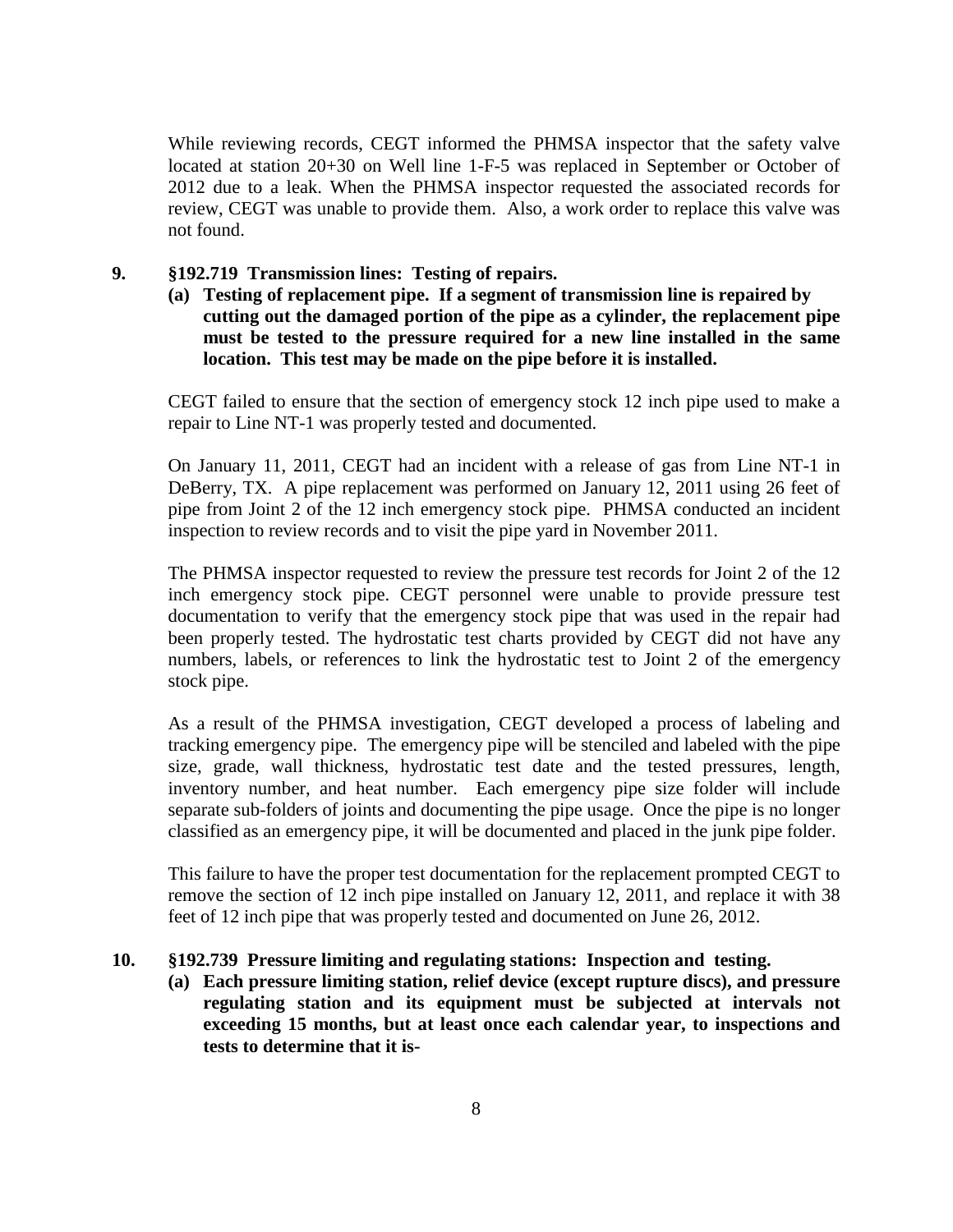## **(3) Except as provided in paragraph (b) of this section, set to control or relieve at the correct pressure consistent with the pressure limits of §192.201(a)**

CEGT failed to ensure that the regulation/metering station, MSM11007, is set to control or relieve at the correct pressure consistent with the pressure limits of the downstream plastic pipeline RM-5 at least once each calendar year, but at intervals not exceeding 15 months.

CEGT Measurement and Control Procedure 1400: *Interconnect Policy*, section 1 states,

*"The Company will be notified at least 2 weeks before any testing is done, and has the right to witness all foreign measurement tests".*

During the Buckley Team inspection, PHMSA requested maintenance records for the regulation/metering station, MSM11007. The facility regulates and meters the gas flow from Line R (steel), 300 psig MAOP, through a pair of Fisher 627 regulators into Line RM-5 (plastic). The first and second cuts are to 70 psig and 5 psig respectively. CEGT stated that the regulation/metering station, MSM11007, and downstream pipeline, RM-5, were owned by Centerpoint Energy Gas Distribution (SGO). CEGT had transferred ownership to SGO in 2006. PHMSA requested that CEGT provide the transfer documentation for review. CEGT provided a copy of the Transfer Documentation listing the referenced regulation/metering station, MSM11007, in the Bill of Sale to SGO on 6/30/2006. Upon review of this document, it was discovered that the downstream piping was not transferred. The PHMSA inspector confirmed that pipeline RM-5 is owned and operated by CEGT.

CEGT was unable to provide records demonstrating that the regulation/metering station, MSM11007, was set to control or relieve at the correct pressure consistent with the pressure limits of the downstream plastic pipeline RM-5 for the calendar years 2007 – 2011. The facility, MSM11007, was inspected on 6/17/2006 and not again until 4/13/2012. The PHMSA inspector visited this site during the field portion of the audit and found proper setting and functionality.

#### Proposed Civil Penalty

Under 49 United States Code, § 60122, you are subject to a civil penalty not to exceed \$200,000 per violation per day the violation persists up to a maximum of \$2,000,000 for a related series of violations. For violations occurring prior to January 4, 2012, the maximum penalty may not exceed \$100,000 per violation per day, with a maximum penalty not to exceed \$1,000,000 for a related series of violations. The Compliance Officer has reviewed the circumstances and supporting documentation involved in the above probable violations and has recommended that you be preliminarily assessed a civil penalty of **\$118,200** as follows: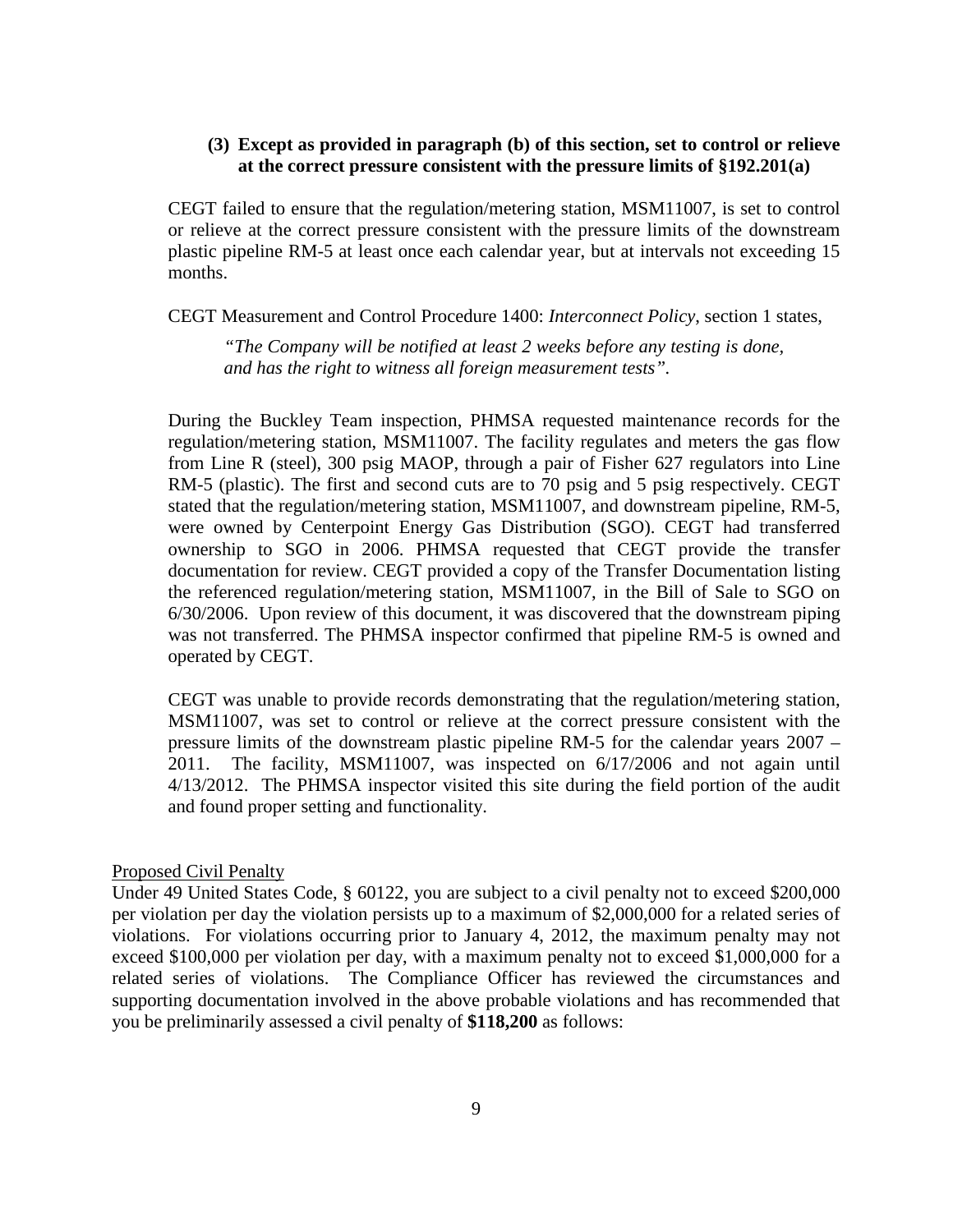| Item number | <b>PENALTY</b> |
|-------------|----------------|
|             | \$72,700       |
| 10          | \$45,500       |

## Warning Items

With respect to items 1, 3, 4, 5, 6, 8, 9, we have reviewed the circumstances and supporting documents involved in this case and have decided not to conduct additional enforcement action or penalty assessment proceedings at this time. We advise you to promptly correct these items. Failure to do so may result in additional enforcement action.

## Proposed Compliance Order

With respect to items 2, and 7 pursuant to 49 United States Code § 60118, the Pipeline and Hazardous Materials Safety Administration proposes to issue a Compliance Order to CEGT. Please refer to the *Proposed Compliance Order*, which is enclosed and made a part of this Notice.

#### Response to this Notice

Enclosed as part of this Notice is a document entitled *Response Options for Pipeline Operators in Compliance Proceedings*. Please refer to this document and note the response options. All material you submit in response to this enforcement action may be made publicly available. If you believe that any portion of your responsive material qualifies for confidential treatment under 5 U.S.C. 552(b), along with the complete original document you must provide a second copy of the document with the portions you believe qualify for confidential treatment redacted and an explanation of why you believe the redacted information qualifies for confidential treatment under 5 U.S.C. 552(b). If you do not respond within 30 days of receipt of this Notice, this constitutes a waiver of your right to contest the allegations in this Notice and authorizes the Associate Administrator for Pipeline Safety to find facts as alleged in this Notice without further notice to you and to issue a Final Order.

In your correspondence on this matter, please refer to **CPF 4-2013-1018** and for each document you submit, please provide a copy in electronic format whenever possible.

Sincerely,

R. M. Seeley Director, SW Region Pipeline and Hazardous Materials Safety Administration

Enclosures: *Proposed Compliance Order Response Options for Pipeline Operators in Compliance Proceedings*